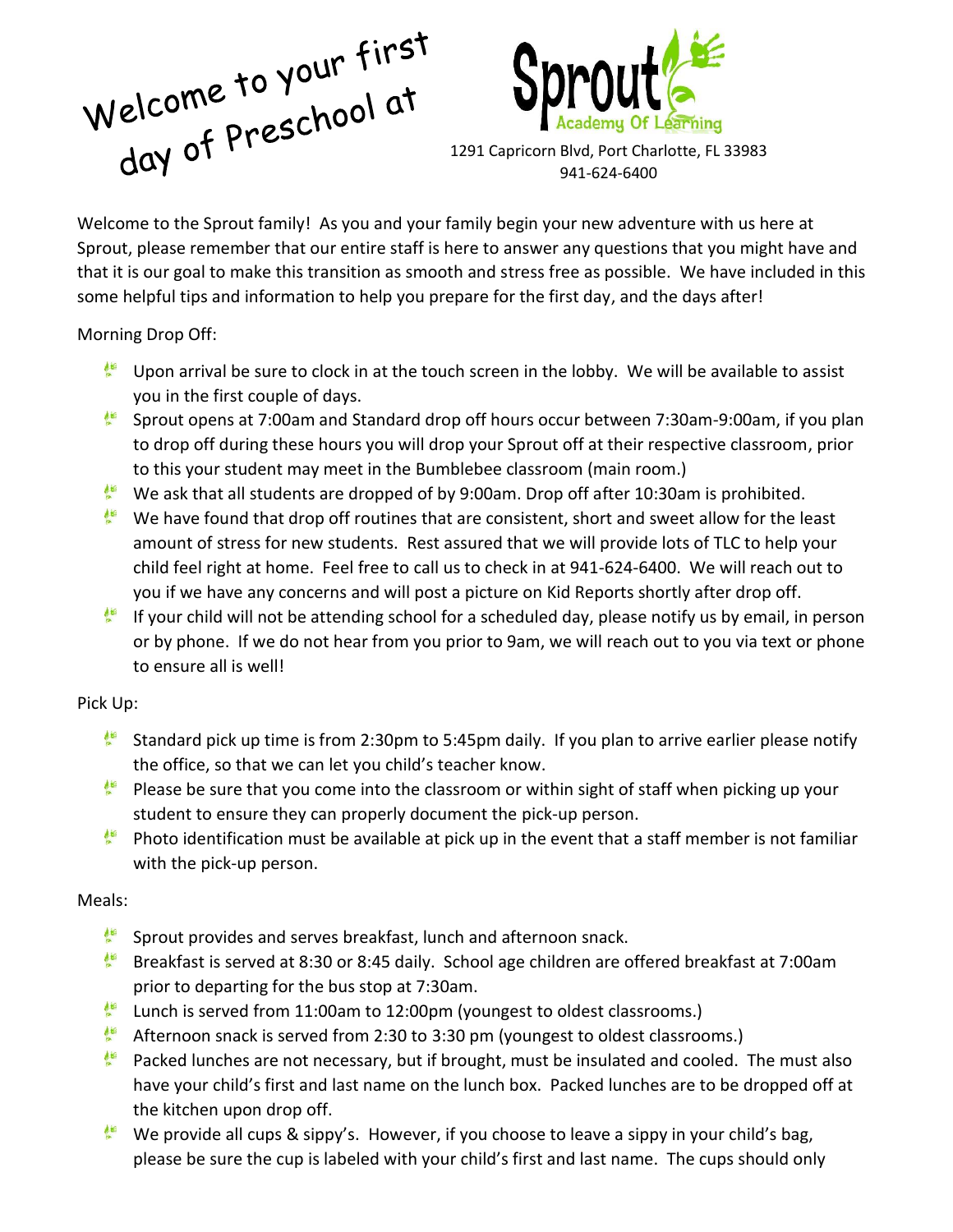#### Shoes:

**Please send your child in CLOSED toed shoes.** All children age 1 and up must be sent with shoes.

Kid Reports Communication Application:

- **Prior to your first day at Sprout, you will receive an email invitation to join our communication** application, Kid Reports.
- $\bullet$  Once you have set up your account online, you will need to download the Kid Reports app on your phone.
- Kid Reports is our main source of daily communication. It includes information ranging diapering, meals and activities. Teachers will post picture observations and you will be able to communicate with them using this app. We recommend that ALL parents get connected.

#### Sunscreen:

- We recommend that you apply sunscreen on your child everyday before school.
- Our staff will re-apply a mineral based, child safe sunscreen after naptime daily.

# Diaper Supplies:

Sprout provides all diapers and diapering supplies. We utilize chlorine free/harsh chemical free diapering supplies.

# School Bags:

- We recommend that children's belongings be brought to school in a reusable grocery bag labeled with their first and last name. We have found that these ease of use for even our youngest toddlers. Allowing them less frustration when attempting to access the items in their bag.
- Please ensure that you do not send MEDICINE, CHAP STICK, BUG SPRAY, HAND SANITIZER or any other item that reads "keep out of reach of children" or could pose a choking hazard. We provide all of the essentials and these items could pose a serious threat to the safety of the children in our care.
- We encourage parents to send their child's bag in on the first day of attendance each week, and then leaving it at Sprout until the last day of attendance for the week.
- All bags must be taken home at the end of the students week for washing.

# Friday Folders:

- $\mathbb{R}^*$  Art work and important papers will be sent home on your child's last day of attendance for the week in your child's Friday folder.
- $\bullet$  Please return the folder every week for reuse.